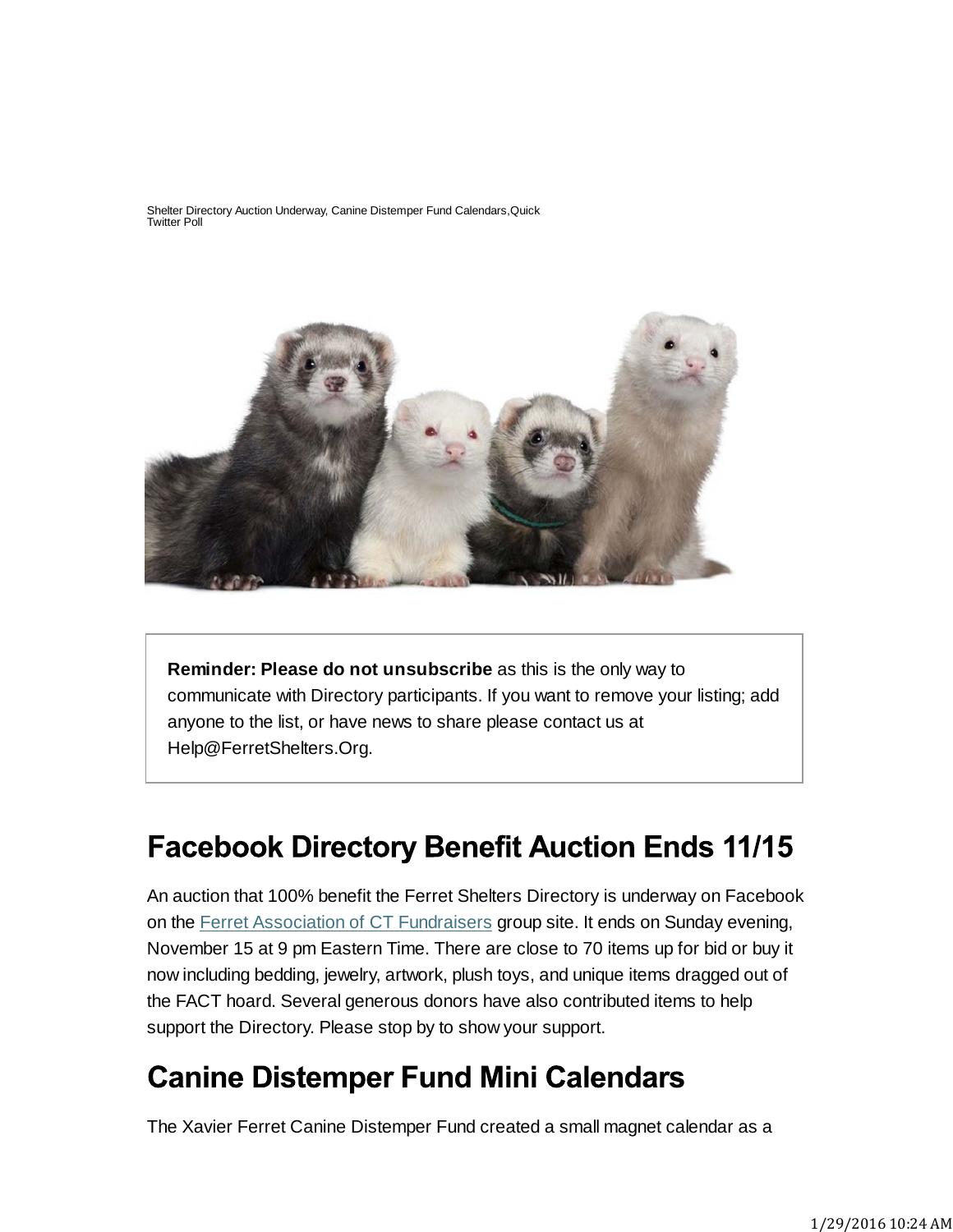fundraiser. We have a limited quantity of them available.It's a magnet tear off monthly calendar that measures 3.5 x 6 in (9 x15 cm) calendar and starts Dec. 2015. It includes a special Stik-Anywhere reusable adhesive strip on the back that makes these ultra-versatile. At end of year, there's a 2017 calendar - and then you can cut-off and keep the magnet..The image is of the plush ferrets that initially traveled to raise funds for the CD Fund. It comes in a festive holiday themed envelope.

We asked for individual donations of \$4 for 1 or \$7 for 2 in the US. For the same international addressee the donation is \$5 for 1; \$9 for 2. The Paypal address is CDFund@FerretAssn.Org - note "for calendar" - and please include a postal address.

For shelters we can offer a discount of \$1 each. Please drop me a note at help@ferretshelters.org if you want to purchase more than 2.



## **Quick Twitter Poll**

Out of curiosity, wondering how many shelters are using Twitter. So I am running a quick, 1 question poll. All you need to do is click on the link and answer. When done, I'll post the final results in the Resources section. Thank you.

http://twitterpoll.questionpro.com

# # #

Hope everyone has a wonderful safe and happy holiday season! May there be warm and healthy hearts, full bowls and empty cages!